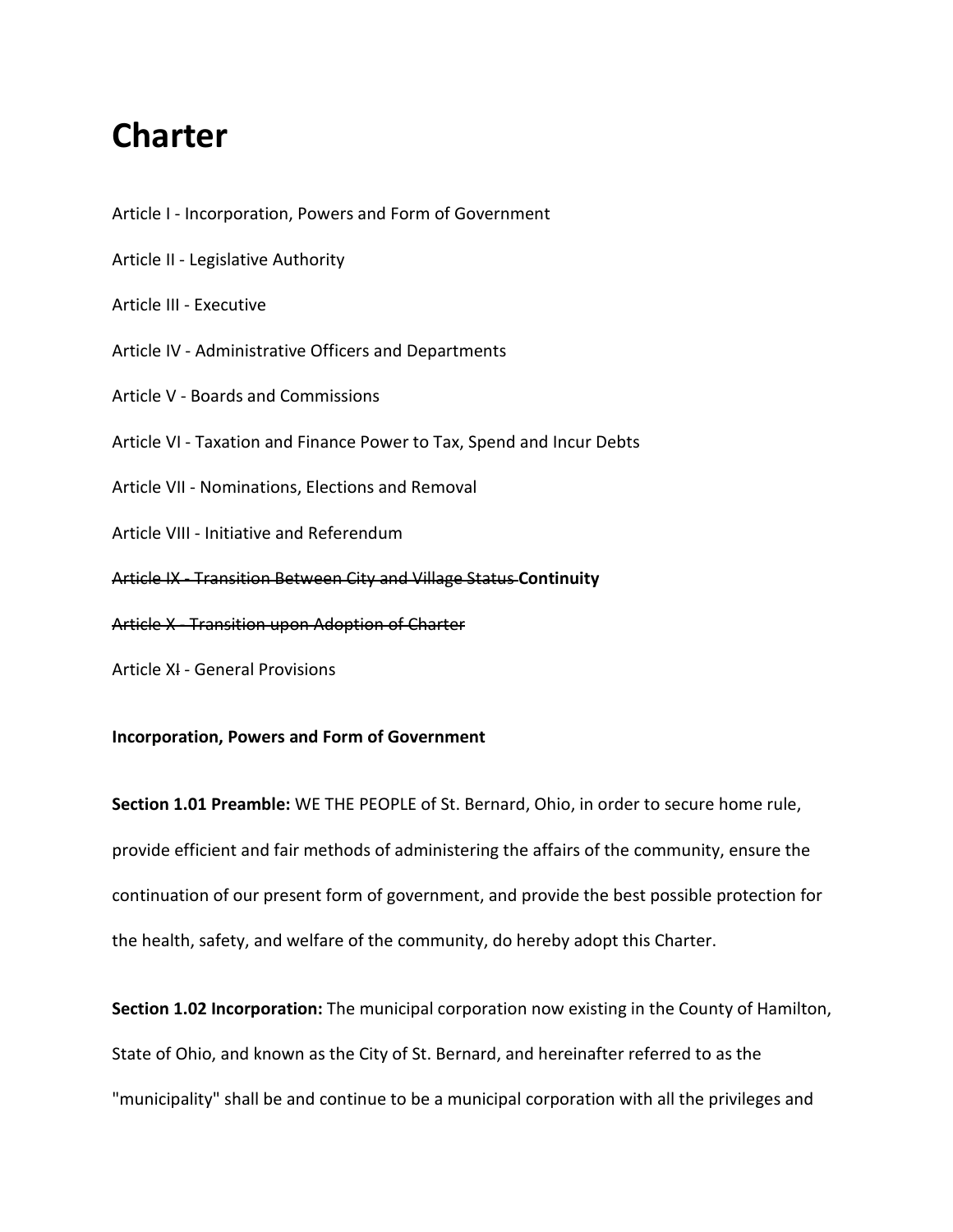powers pertaining thereto. The provisions of this Charter shall apply whether St. Bernard is classified as a city or a Village under Ohio law.

**Section 1.03 Powers:** The Municipality shall have all powers, privileges, and benefits of local self-government and home rule and all other powers accorded to a municipality under the Constitution and general laws of the State of Ohio now or hereafter in effect. All such powers shall be exercised in the manner prescribed by this Charter or, if not prescribed herein, in such manner as shall be provided by ordinances or resolution. The general laws of the State of Ohio not inconsistent with the Charter, or with ordinances of St. Bernard, shall have the force and effect of ordinances of the Municipality. The enumeration of particular and specific powers in this Charter shall not be deemed to exclude other powers to which the Municipality is now or hereafter becomes entitled under the Constitution and general laws of the State of Ohio.

**Section 1.04 Form of Government:** The form of municipal government provided by this Charter shall be known as the "strong Mayor" **"Mayor-Council"** form of government. The powers of the municipal government shall be distributed according to the provisions of this Charter among the elected and appointed officials, boards, and commissions, and the electorate.

**Section 1.05 Change in Form of Government:** The electors of the Municipality shall have the power to change the form of government from the "strong Mayor" "Mayor-Council" form of government to one of the optional plans permitted by Ohio Revised Code § 705 as presently codified or hereafter amended only by amendment of this Charter pursuant to the procedures set forth in Section 11.02 of the Charter and Article XVIII, Section 9 of the Ohio Constitution.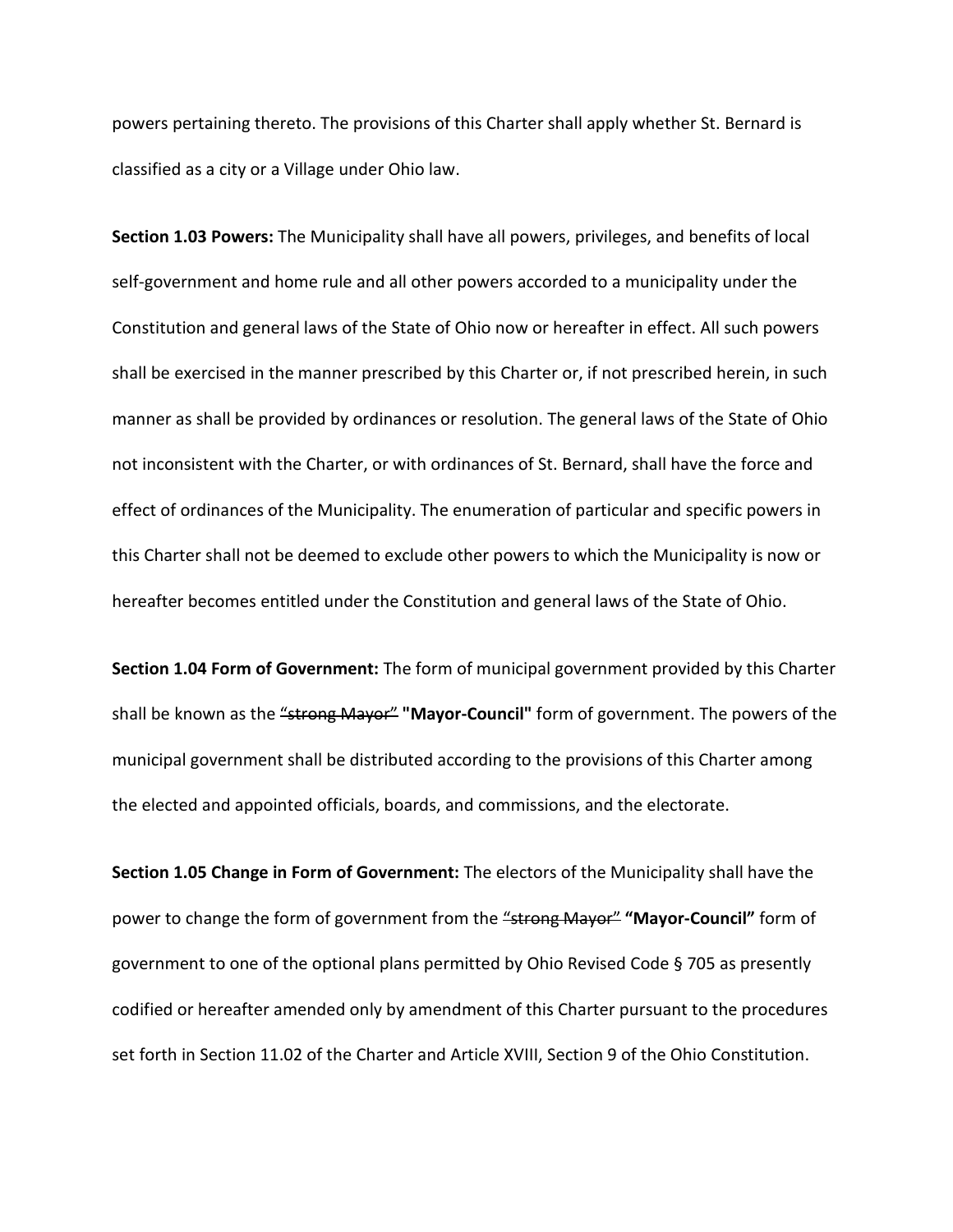**Section 2.01 Council:** All legislative powers of the Municipality shall be vested, subject to the terms of this Charter and of the Constitution and laws of the State of Ohio, in an elected Council **which shall consist of seven (7) electors of the municipality**.

**Section 2.02 Composition and Terms of Office:** The Council shall be composed of not fewer than seven members, four of whom shall be elected by wards and three of whom shall be elected by the electors of the Municipality at large. Pursuant to Ohio Revised Code §731.01, for the first twenty thousand inhabitants of the Municipality, in addition to the original five thousand, there shall be two additional Council members elected by wards, and for every fifteen thousands inhabitants thereafter there shall be one additional member similarly elected. The total number of members of Council shall not exceed seventeen. Members of council shall be elected for a term of two years, commencing the first day of January next after the election and serving until their successors are elected and qualified. The electors of the Municipality may , by affirmative vote, change the term of office for council members to four years and, if the terms of office are so changed, institute staggered terms of office. Any such change in the terms of office shall be accomplished pursuant to the procedures set forth in Ohio Revised Code § 731.03 as presently codified or hereafter amended. **Council shall be elected by the electors of the Municipality at-large. Members of Council shall be elected to four-year overlapping terms. At the first municipal election after the adoption of this Charter the three (3) candidates receiving the largest number of votes shall be elected to four (4) year terms of office and the four (4) candidates receiving the next highest number of votes shall be elected**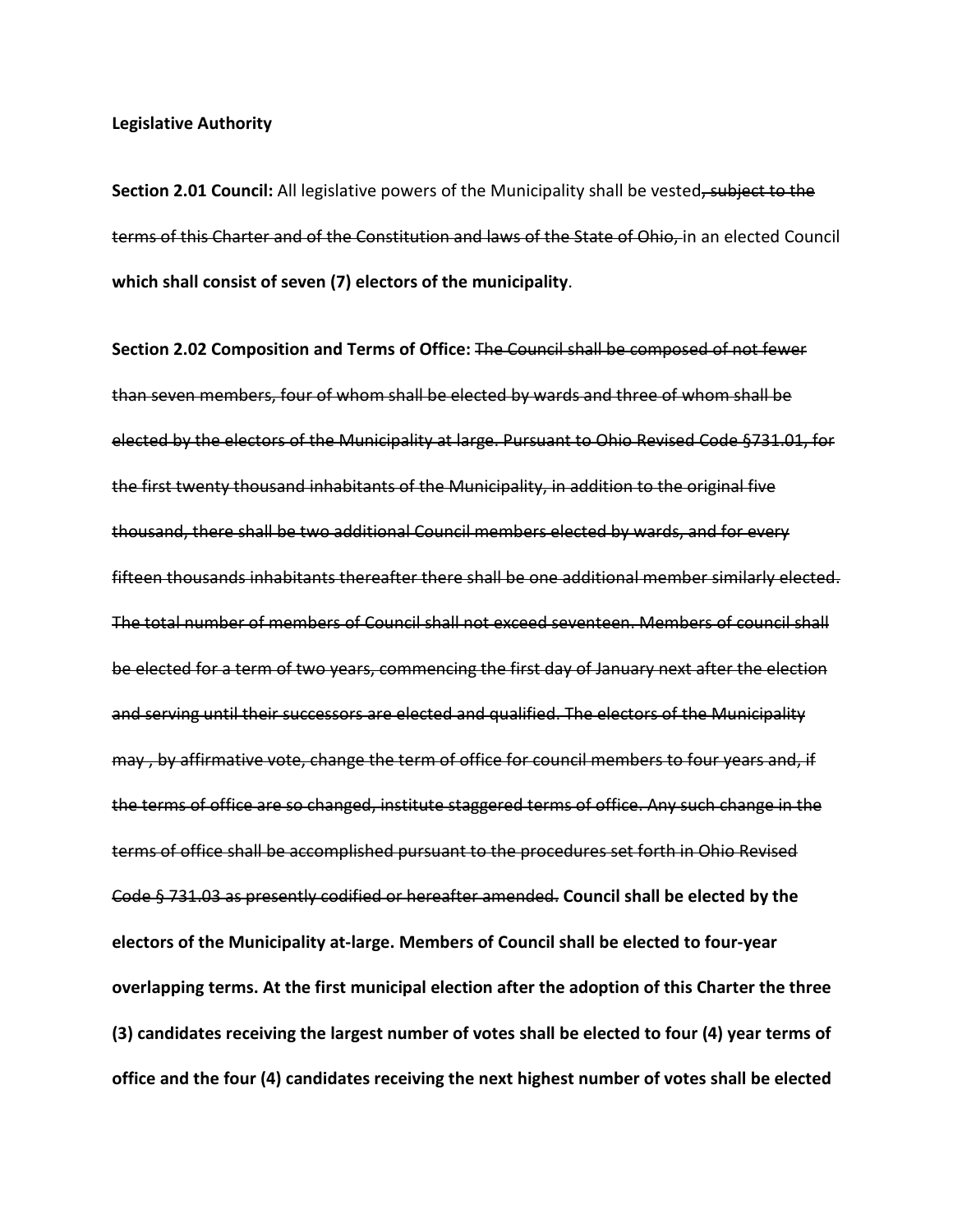**to two (2) year terms of office. Thereafter all members of Council shall be elected for a four (4) year term of office.**

**Section 2.03 Qualifications:** The qualifications of council members shall be governed by Ohio Revised Code §§ 731.02 and §731.44 as presently codified or hereafter amended. Council members at large shall be electors of the Municipality and council members from wards shall be electors of the Municipality who have resided in their respective wards for a continuous period of not less than one year preceding the election. Council members shall not hold any other public office, except that of a notary public or a member of the state militia, and shall neither be interested in any contract with the Municipality nor hold employment with the Municipality. A council member who ceases to possess any of these qualification, who removes from his or her ward, if elected from a ward, or from the Municipality, if elected at large, shall forfeit his or her office. **Council members shall be electors of the Municipality who have resided in the municipality for a continuous period of not less than one year preceding the election. Council members shall not hold any other public office, except that of a notary public or a member of the state militia, and shall neither be interested in any contract with the Municipality nor hold employment with the Municipality. A council member who ceases to possess any of these qualifications or who removes from the Municipality shall immediately forfeit his or her office.**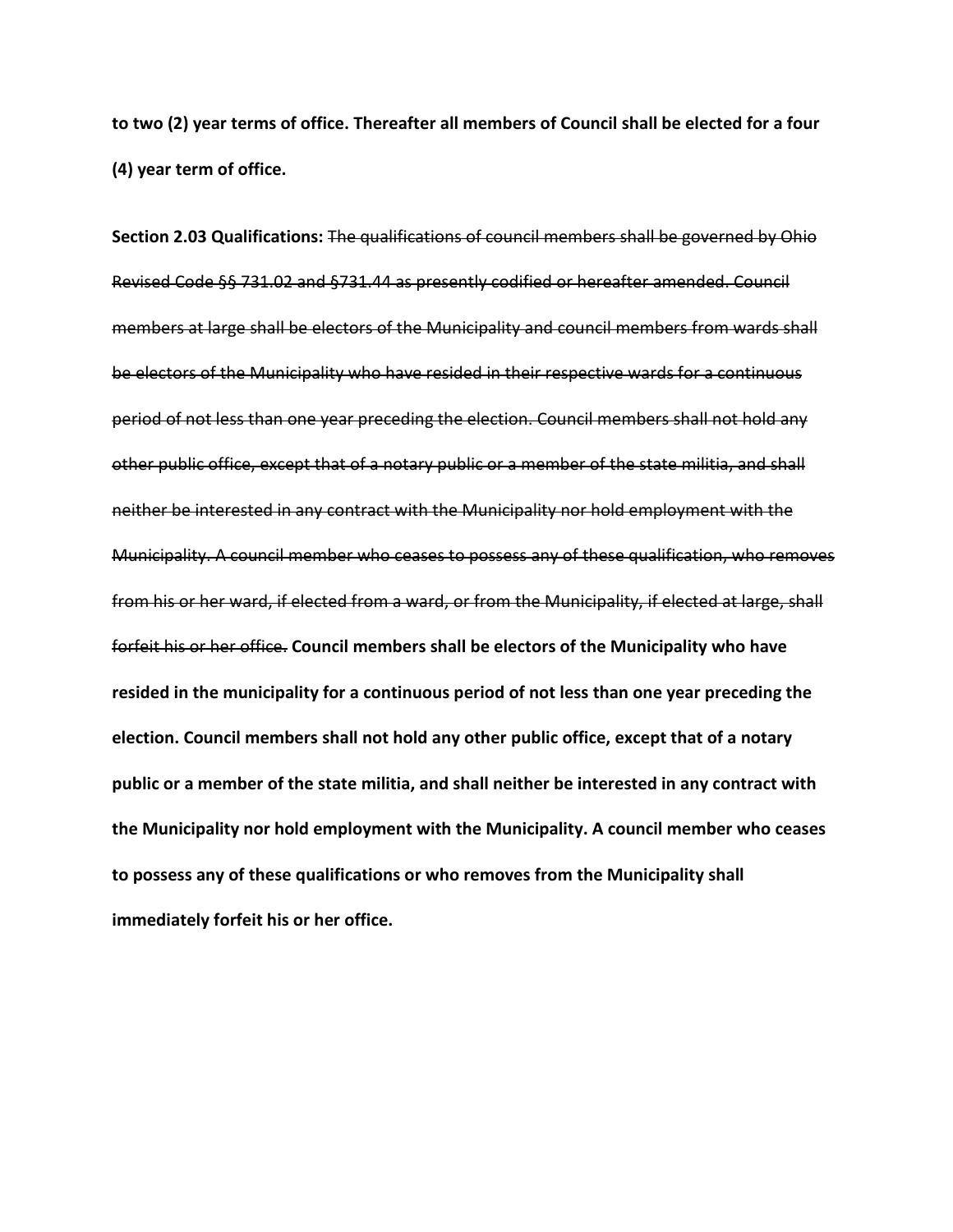**Section 2.04 Vacancies and Removals:** All vacancies in the office of a council member shall be filled pursuant to the procedures set forth in Ohio Revised Code § 731.43 as presently codified or hereafter amended.

**(A) The Council shall immediately declare vacant the seat of any member who shall cease to be a resident of municipality. Council may also declare vacant the seat of any member who persistently fails to abide by the rules of the Council or who is otherwise guilty of misconduct affecting performance of his or her duties as a councilperson. Such action shall be taken only upon the concurrence of five members of Council at a regular meeting of Council after service of notice upon such of such proposed action at least twenty-four hours in advance of such meeting.**

**(B) Vacancies in the membership of the Council shall be filled for the unexpired term by a majority vote of the remaining members of Council within 60 days after the vacancy occurs. If the Council does not fill the vacancy within the 60-day period the Mayor shall fill the vacancy by an appointment for the unexpired term.**

**Section 2.05 Compensation of Council Members:** Compensation of council members shall be set by ordinance, subject to the Constitution and general laws of the State of Ohio now or hereafter in effect.

**Section 2.06 Meetings of Council:** The requirements of quorum, regular meetings, and special meetings shall be governed by Ohio Revised Code §§ 731.44 - 731.46 as presently codified or hereafter amended. Council shall conduct "open" meetings in accordance with Ohio Revised Code § 121.22 as presently codified or hereafter amended. Council shall maintain a journal in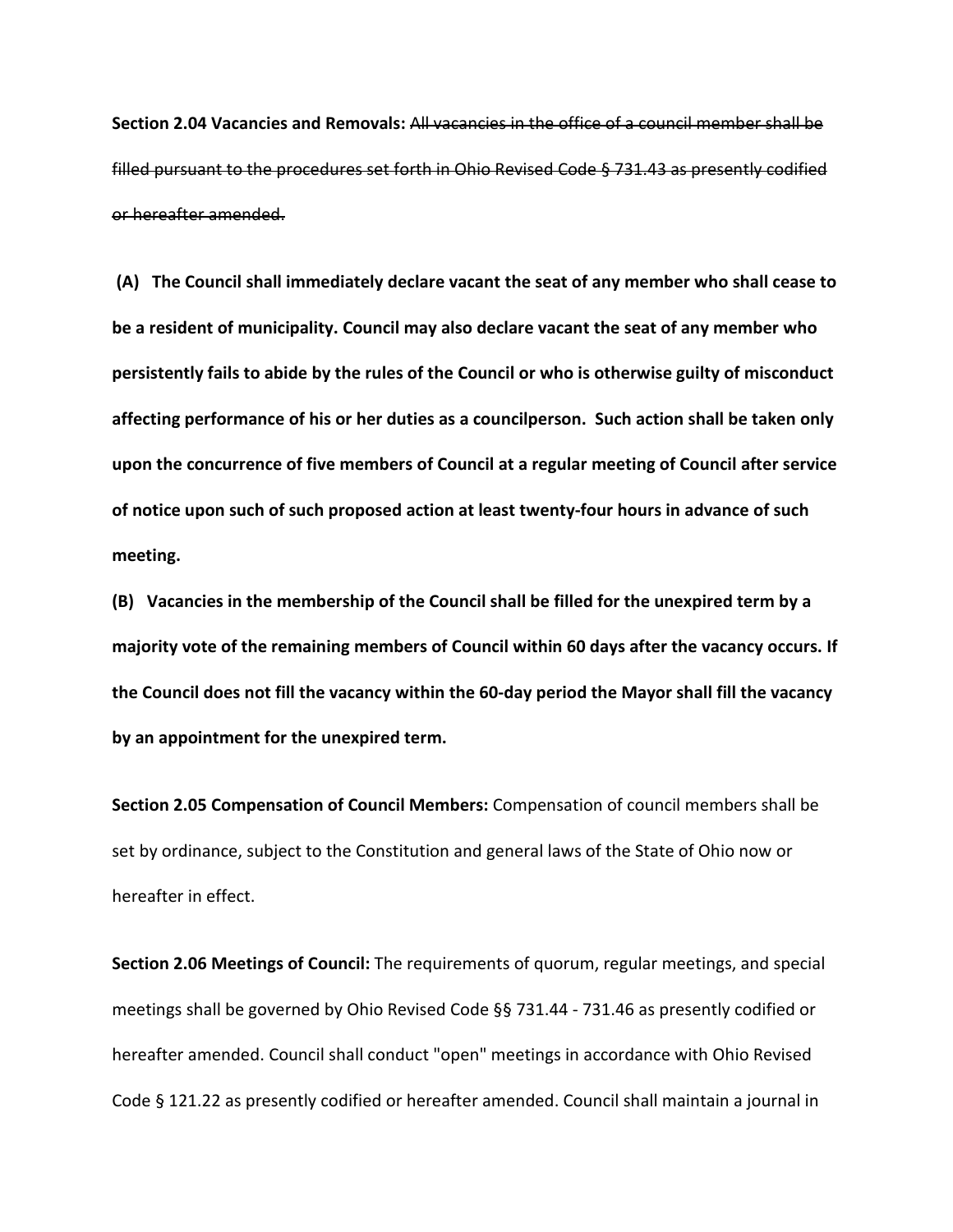accordance with Ohio Revised Code § 731.45 as presently codified or hereafter amended and shall have the power to establish its own rules and to punish or expel members in accordance with Ohio Revised Code § 731.45 as presently codified or hereafter amended.

**Section 2.07 Powers, Duties and Liabilities of Council Members:** Council and its members shall possess all powers, duties and liabilities afforded to city councils and city council members under Ohio Revised Code § 731 as presently codified or hereafter amended and the Constitution and general laws of the State of Ohio now or hereafter in effect.

**Section 2.08 Procedure for Enacting Ordinances and Resolutions:** Council procedures for making motions and enacting ordinances and resolutions shall be governed by Ohio Revised Code §§ 731.18- 731.27 as presently codified or hereafter amended and the Constitution and general laws of the State of Ohio now or hereafter in effect. Council shall have the power to enact emergency legislation in accordance with Ohio Revised Code § 731.10 as presently codified or hereafter amended and the Constitution and general laws of the State of Ohio now or hereafter in effect.

**Section 2.10 Officers of Legislative Authority:** ln accordance with the procedures set forth in Ohio Revised Code § 731.04 as presently codified or hereafter amended and the Constitution and general laws of the State of Ohio now or hereafter in effect, Council shall elect a president pro tempore, a clerk and such other employees as are necessary.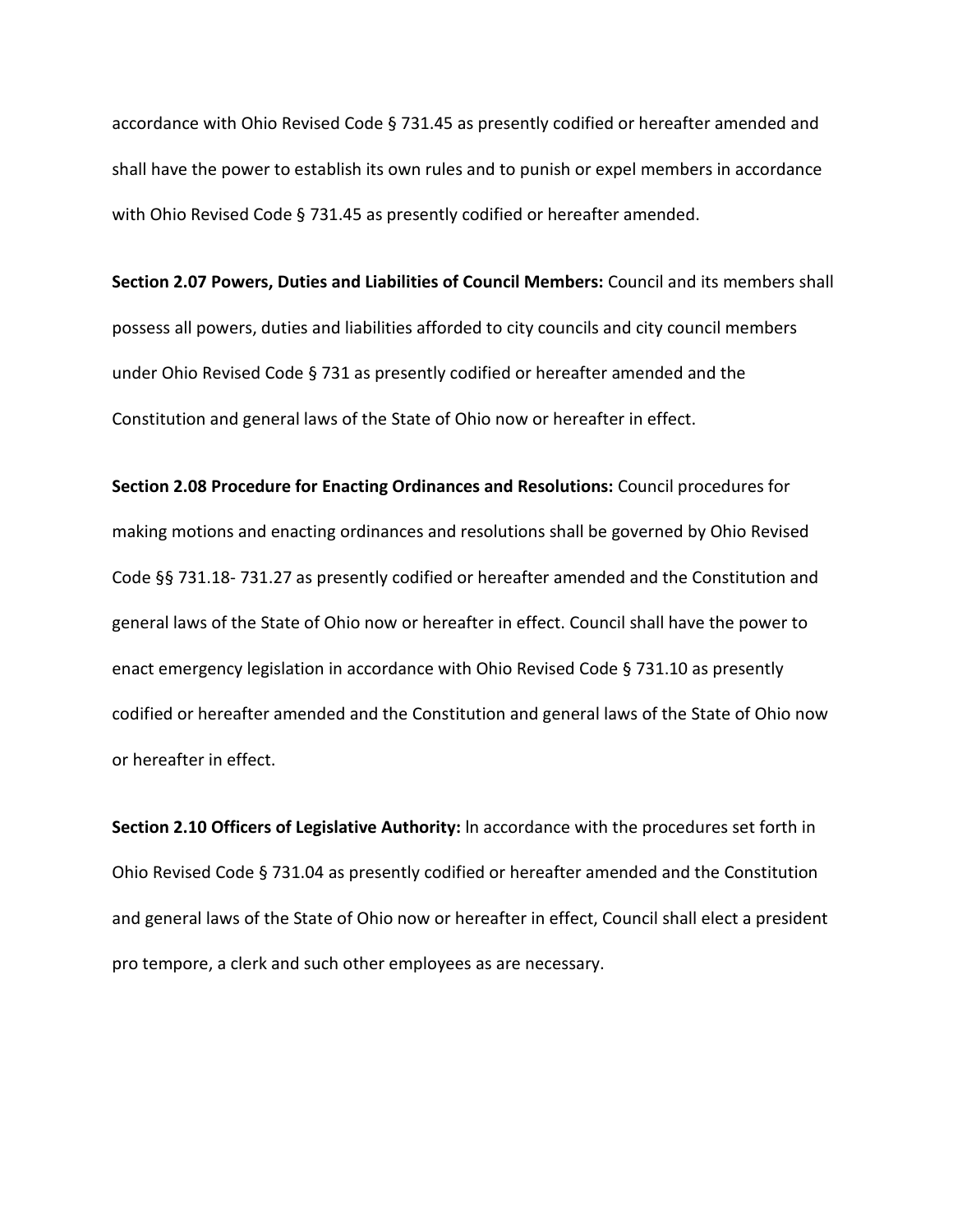#### **Executive**

**Section 3.01 Mayor:** There shall be a Mayor who shall be elected for a term of four years, commencing on the first day of January next after the election and who shall have all powers and duties accorded to the mayor of a municipality under Ohio Revised Code §§ 733.01 - 733.08 and §§ 733.30 -733.41 as presently codified or hereafter amended and the Constitution and general laws of the State of Ohio now or hereafter in effect. The Mayor shall be an elector of the Municipality **and shall have resided in the municipality for a continuous period of not less than one year preceding the election.**

**Section 3.02 Vice Mayor and President of Council:** There shall be a Vice Mayor who shall serve as President of Council. The Vice Mayor shall be elected for a term of two years, commencing on the first day of January next after the election. The Vice Mayor shall be an elector of the Municipality. The Vice Mayor shall have all powers and duties accorded to a president of the legislative authority of a city under Ohio Revised Code § 733.09 as presently codified or hereafter amended and the Constitution and general laws of the State of Ohio now or hereafter in effect.

# **Boards and Commissions**

**Section 5.01 Planning Commission:** Council may establish a Planning Commission, with shall have all powers and duties accorded to a city planning commission under chapter 713 of the Ohio Revised Code as presently codified or hereafter amended and the Constitution and general laws of the State of Ohio now and hereafter in effect. Pursuant to Ohio Revised Code §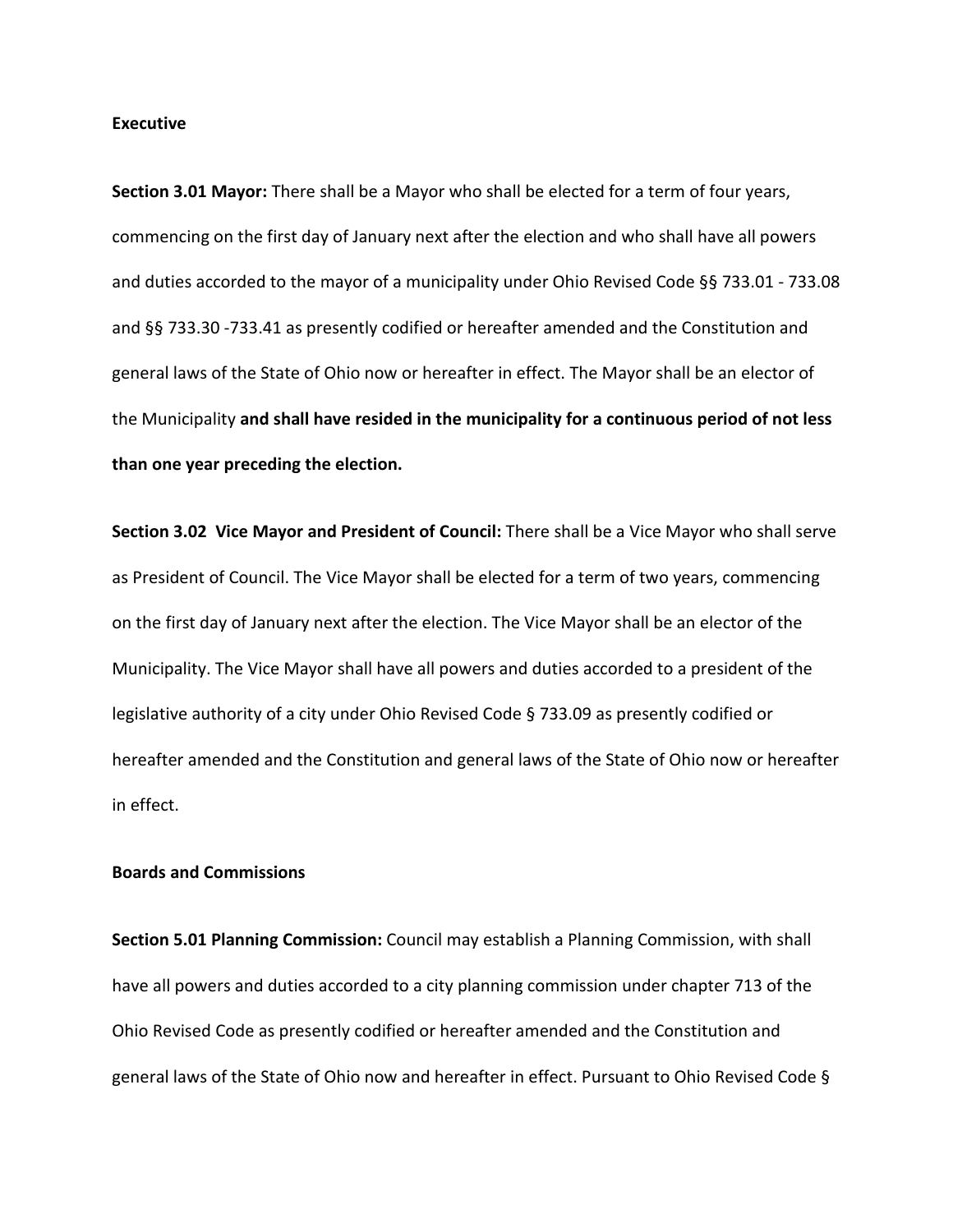713.01 as presently codified or hereafter amended, the Planning Commission shall consist of the Mayor, the Public Service Director and three citizens of the Municipality who shall be appointed by the Mayor.

**Section 5.02 Recreation Board:** Council may establish a Recreation Board, which shall consist of five members, two of whom shall be appointed from the Board of Education and three of whom shall be appointed by the Mayor. The Recreation Board shall have all powers and duties accorded to a city recreation board under Ohio Revised Code §§ 755.12 - 755.181 as presently codified or hereafter amended and the Constitution and general laws of the State of Ohio now and hereafter in effect.

**Section 5.03 Board of Health:** Pursuant to Ohio Revised Code § 3709.01, the Municipality shall constitute a city health district and, pursuant to Ohio Revised Code § 3709.05, the Mayor, as president of the Board of Health, shall appoint, and Council shall confirm, a Board of Health, consisting of five members and possessing all of the powers and duties accorded to a city board of health under Chapter 3709 of the Ohio Revised Code as presently codified or hereafter amended and the Constitution and general laws of the State of Ohio now and hereafter in effect. The Board of Health shall have the power to appoint a Health Commissioner and a Registered Nurse, as Director of Nursing, to contract for the services of a Registered Sanitarian, as Director of Environmental Health, and a Licensed Pest Control Officer. The Mayor, as President of the Board of Health, shall have the power to appoint a plumbing Commissioner, who shall serve under the Health Commissioner. Consistent with Ohio law regarding municipal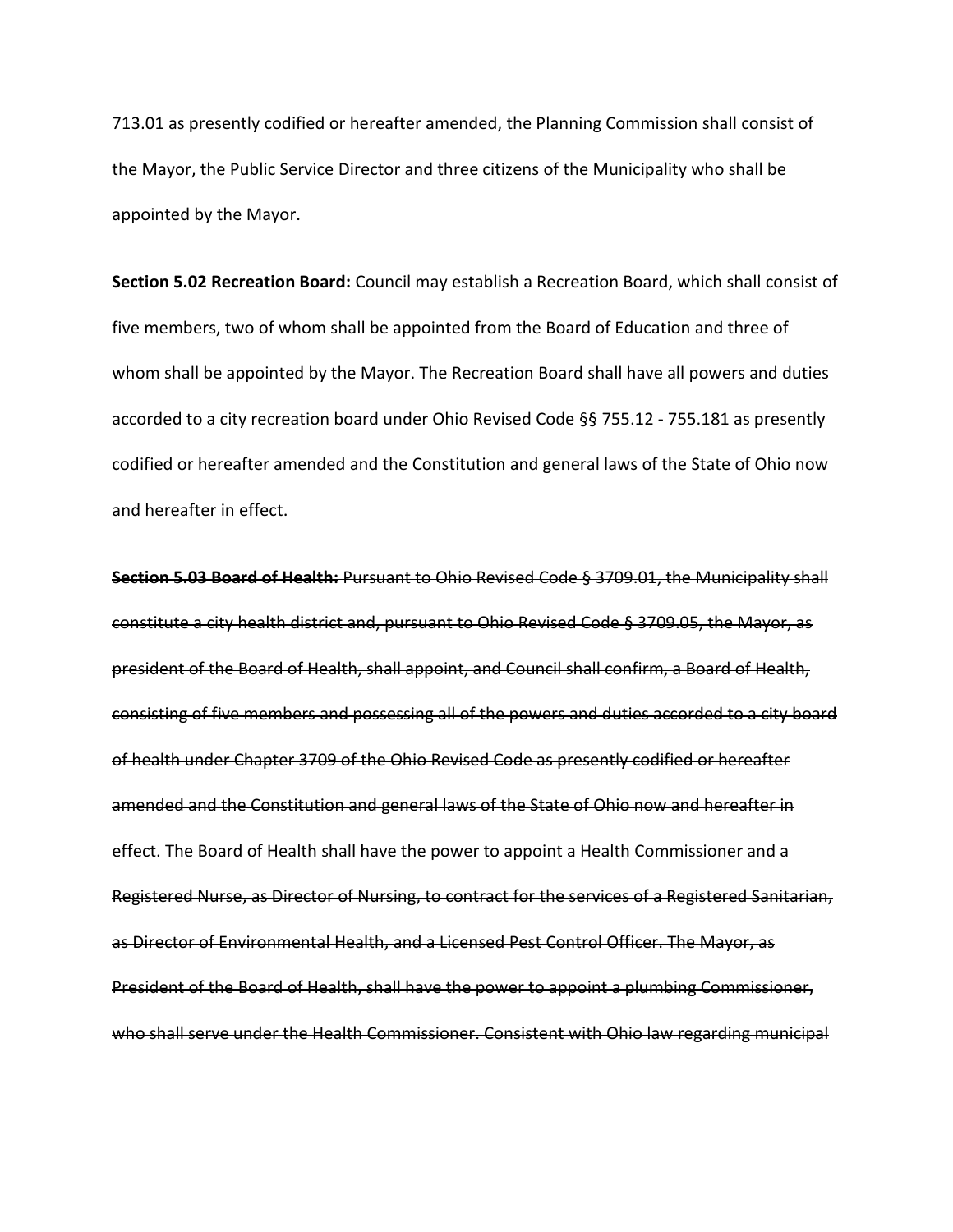contracts, the Plumbing Commissioner a registered licensed Master Plumber, shall have the power to contract with state-certified inspectors to conduct inspections.

**Section 5.034 Civil Service Commission:** The Mayor shall appoint a Civil Service Commission with the concurrence of Council, as procedurally set forth in Ohio Revised Code, consisting of a three-member board with overlapping terms, the members of which shall serve as the civil service commission of the city, the school district and city health district, as specified by Article XV, Section 10 of the Ohio Constitution and Chapter 124 of the Ohio Revised Code as presently codified or hereafter amended. **No member of this Commission shall be in the classified or unclassified service of the Municipality.** Any eligible officer or employee may, within thirty days of receiving an adverse decision from the Civil Service Commission, appeal to the Court of Common Pleas for Hamilton County.

#### **Legislative Authority**

**Section 6.01 Power to Tax, Spend and Incur Debt:** The Municipality shall have all powers granted to municipalities, by the Constitution and general laws of the State of Ohio now or hereafter in effect, to impose taxes, expend funds for public purposes, incur debts, borrow money and issue bonds.

### **Nominations, Elections and Removal**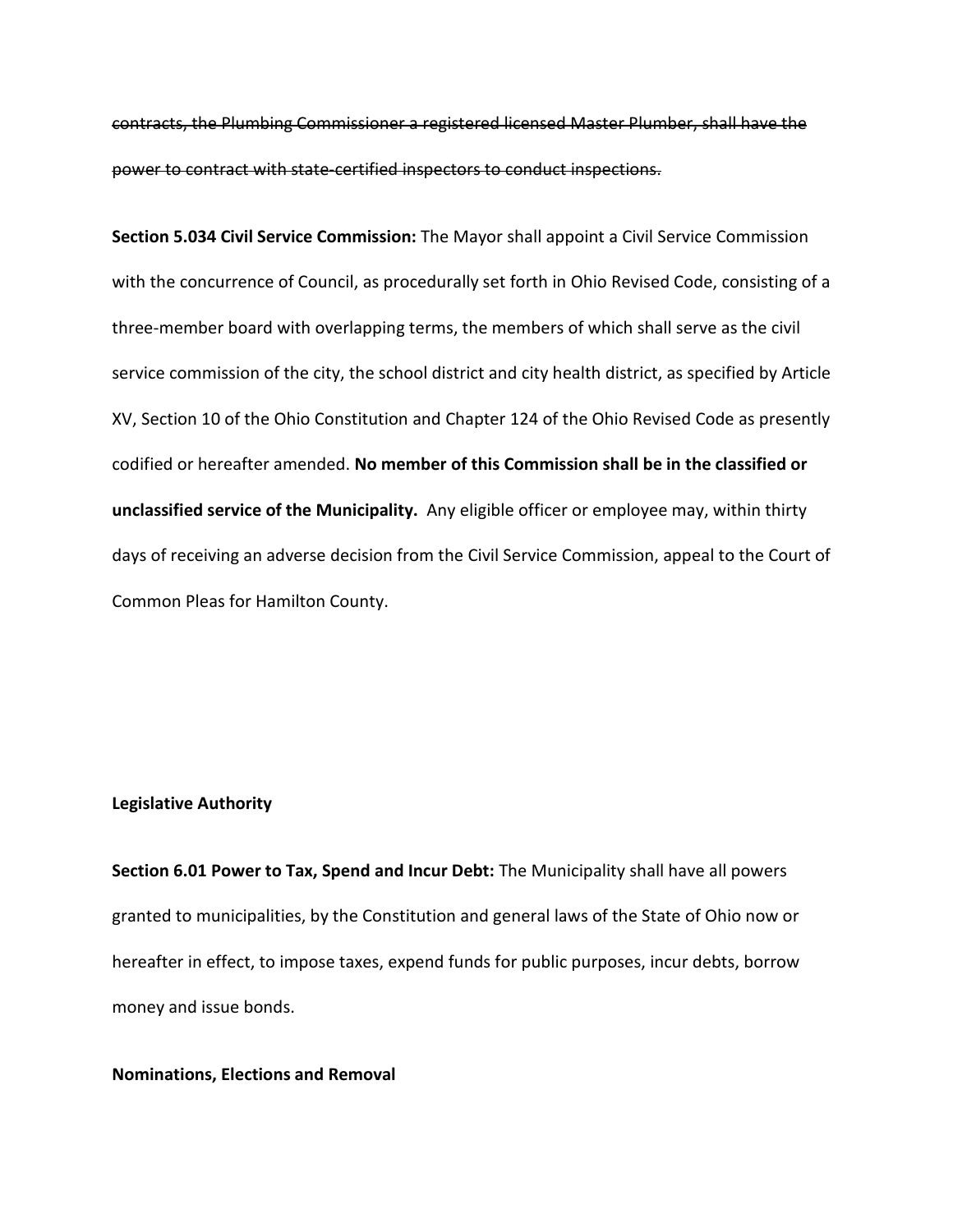**Section 7.01 Municipal Elections:** Except as expressly provided in this Charter, the Constitution and general laws of the State of Ohio now or hereafter in effect shall govern the nomination, election and removal of elective officers of the Municipality.

**Section 7.02 Recall:** Any elective officer of the Municipality may be removed from office by the qualified voters of the Municipality, pursuant to Ohio Revised Code § 705.92 as presently codified or hereafter amended and the Constitution and general laws of the State of Ohio now or hereafter in effect

**Section 7.03 Qualified Electors:** All citizens qualified to vote in the Municipality by the Constitution and general laws of the State of Ohio now or hereafter in the effect and who satisfy the requirements for registration prescribed by law shall be qualified electors within the meaning of this Charter.

# **Initiative and Referendum**

**Section 8.01 Initiative:** In accordance with Ohio Revised Code §§ 731.28 and 731.30 - 731.40 as presently codified or hereafter amended and the Constitution and general laws of the State of Ohio now and hereafter in effect, the electors of the Municipality shall have the power to propose ordinances and other measures by initiative petition.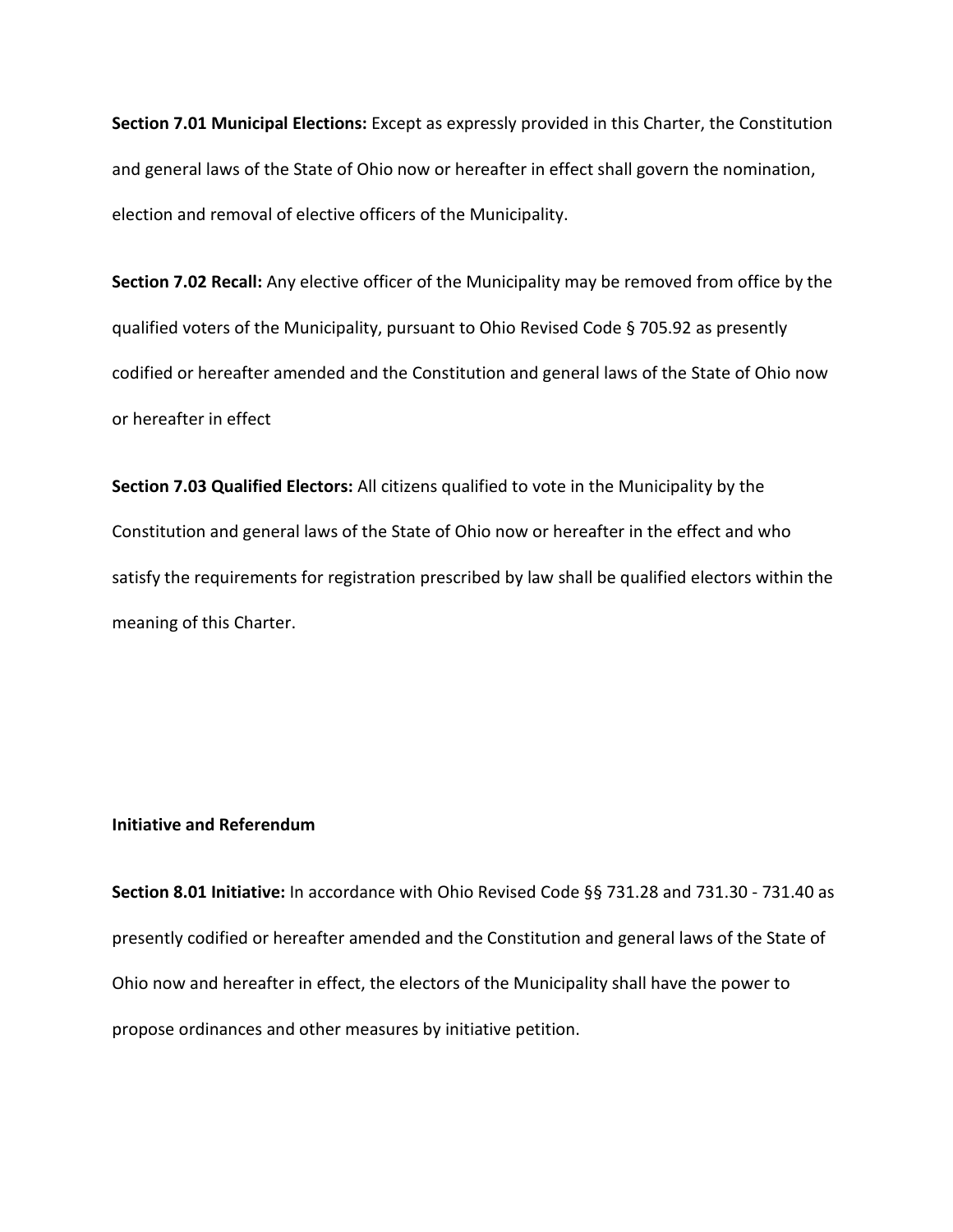**Section 8.02 Referendum:** In accordance with Ohio Revised Code §§ 731.29 - 731.40 as presently codified or hereafter amended and the Constitution and general laws of the State of Ohio now and hereafter in effect, the electors of the Municipality shall have the power to approve or reject at the polls any ordinance or other measure enacted by council, except for emergency ordinances enacted by council.

#### **Transition Between City and Village Status Continuity**

**Section 9.01 Intent of the Electors:** It is the intent of the electors of the Municipality in adopting this Charter to maintain as near as possible the form and structure of government existing at the time of the initial adoption of the Charter. The provisions of this Charter are designed to replicate the form, structure, powers, and duties of municipal government accorded to statutory cities in the State of Ohio. Except as expressly provided herein, where the Ohio Revised Code prescribes a different form or structure or different powers and duties for statutory cities and statutory villages, it is the intent of the electors of the Municipality, as expressed in this Charter, to follow the prescriptions for statutory cities, whether the Municipality is a city of a village.

**Section 9.012 Continuity of Municipal Structure:** In the event of a change in the Municipality's status as a city or a village, all offices, departments, boards, and commissions, which exist at the discretion of Council, the Mayor, or other officers of the Municipality, shall continue to exist, with all powers and duties previously accorded to them, until the appropriate authority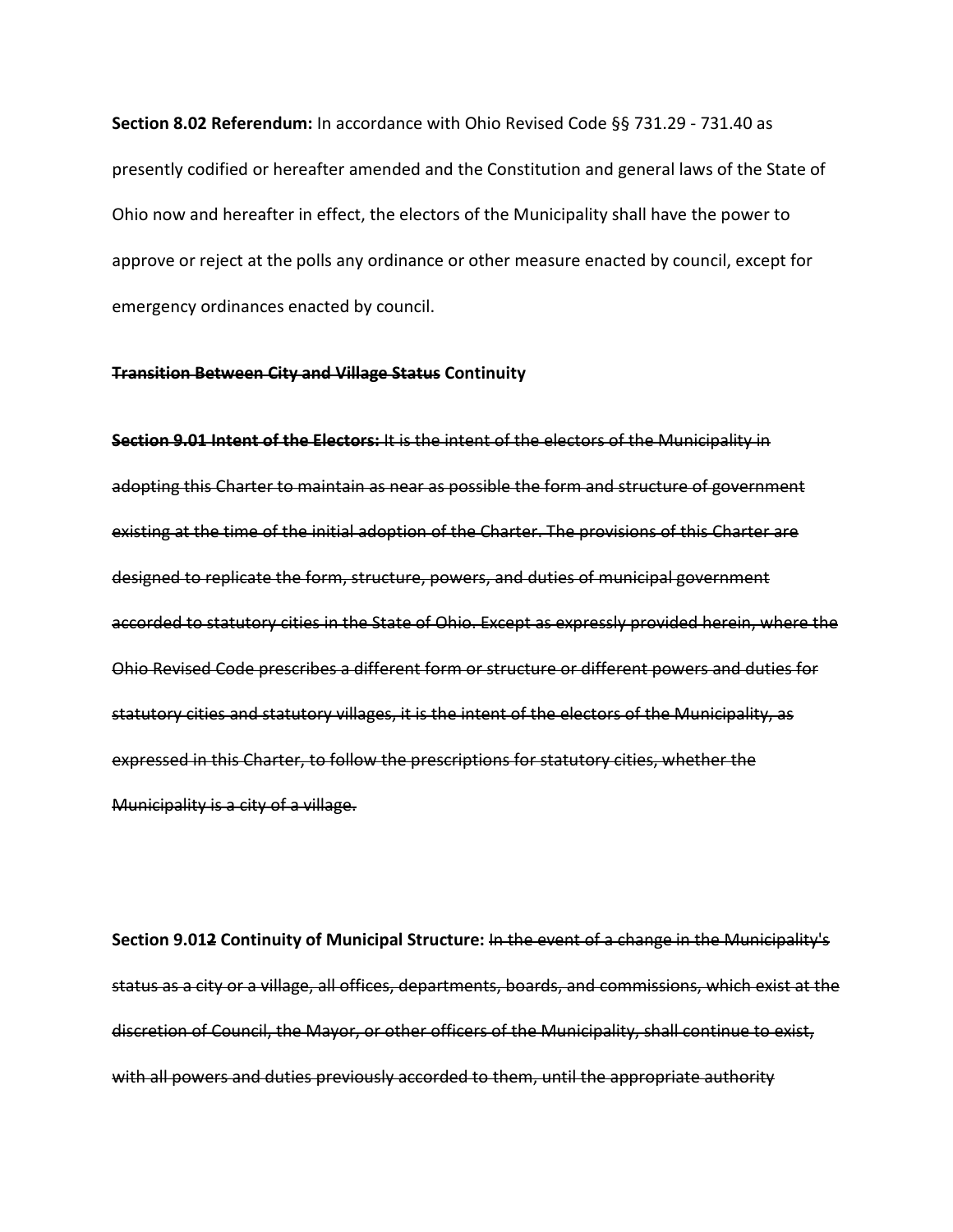expressly determines otherwise. **Except as otherwise herein provided, all offices,** 

**departments, boards, and commissions in existence at the time this Charter is adopted shall continue to exist, with all powers and duties previously accorded to them. In the event that any such existing powers and duties are inconsistent with those granted by this Charter, the provisions of the Charter shall prevail and control.** 

**Section 9.03 Continuity of Power and Duties:** Whether the Municipality is a city or a village, the Municipality and its executive and administrative officers, Council, council members, departments, boards, and commissions shall retain all powers and duties set forth in this Charter, except those specifically and expressly addressed herein and those that are inconsistent with the Constitution and general laws of the State of Ohio now or hereafter in effect.

**Section 9.02 Continuity of Administration:** Following a transition between city and village status, all individuals serving as elected or appointed officials shall continue in office, subject to the terms of this Charter, until the expiration of their terms of office. **All individuals serving as elected or appointed officials at the time this Charter is adopted shall continue in office, subject to the terms of this Charter, until the expiration of their terms of office.** 

**Section 9.05 Continuity of Wards:** Following a transition between city and village status, the existing division of the Municipality into ward s shall continue in force until Council undertakes redistricting pursuant to Ohio Revised Code § 731.06 as presently codified or hereafter amended and the Constitution and general laws of the State of Ohio now or hereafter in effect.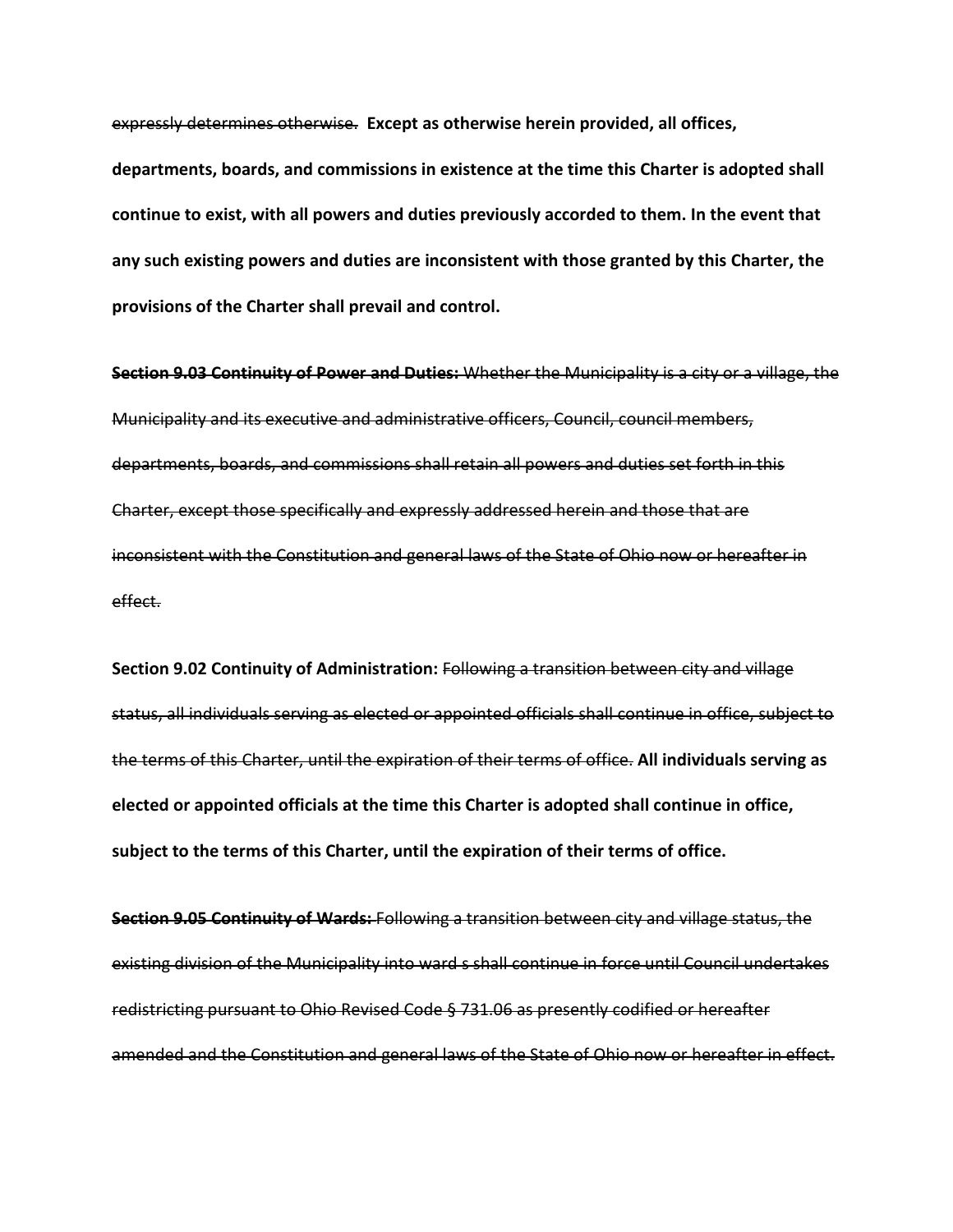**Section 9.03 Continuity of Laws:** Following a transition between city and village status, all or Ordinances and resolutions in effect at the time shall continue in force until amended or repealed by Council. **All ordinances and resolutions in effect at the time this Charter is adopted shall continue in force until amended or repealed by Council.**

**Section 9.07 Board of Health:** If the Municipality becomes a village, the Municipality shall, pursuant to Ohio Revised Code § 3709.01, thereafter participate in a general health district. The Municipality's Board of Health shall continue to exist, but shall subsequently be known as the Health Service Commission. The Municipality's Health Service Commission shall continue to have all powers and duties accorded by this Charter to the Board of Health and accorded by the Constitution and general laws of the State of Ohio now or hereafter in effect to a city board of health, except those powers and duties granted exclusively to the Board of Health operating in the general health district in which the Municipality shall thereafter participate.

**Section 9.048 Civil Service Commission:** If the Municipality becomes a village, t**T**he Municipality shall continue to have a Civil Service Commission, which shall retain all powers and duties granted by Section 5.034 of this Charter.

**Section 9.059 Miscellaneous Provisions:** Whether the Municipality is a city or a village, the conduct of elections, the power to recall elective officers and the rights to initiative and referendum shall be governed by this Charter and shall remain the same.

#### **Transition upon Adoption of Charter**